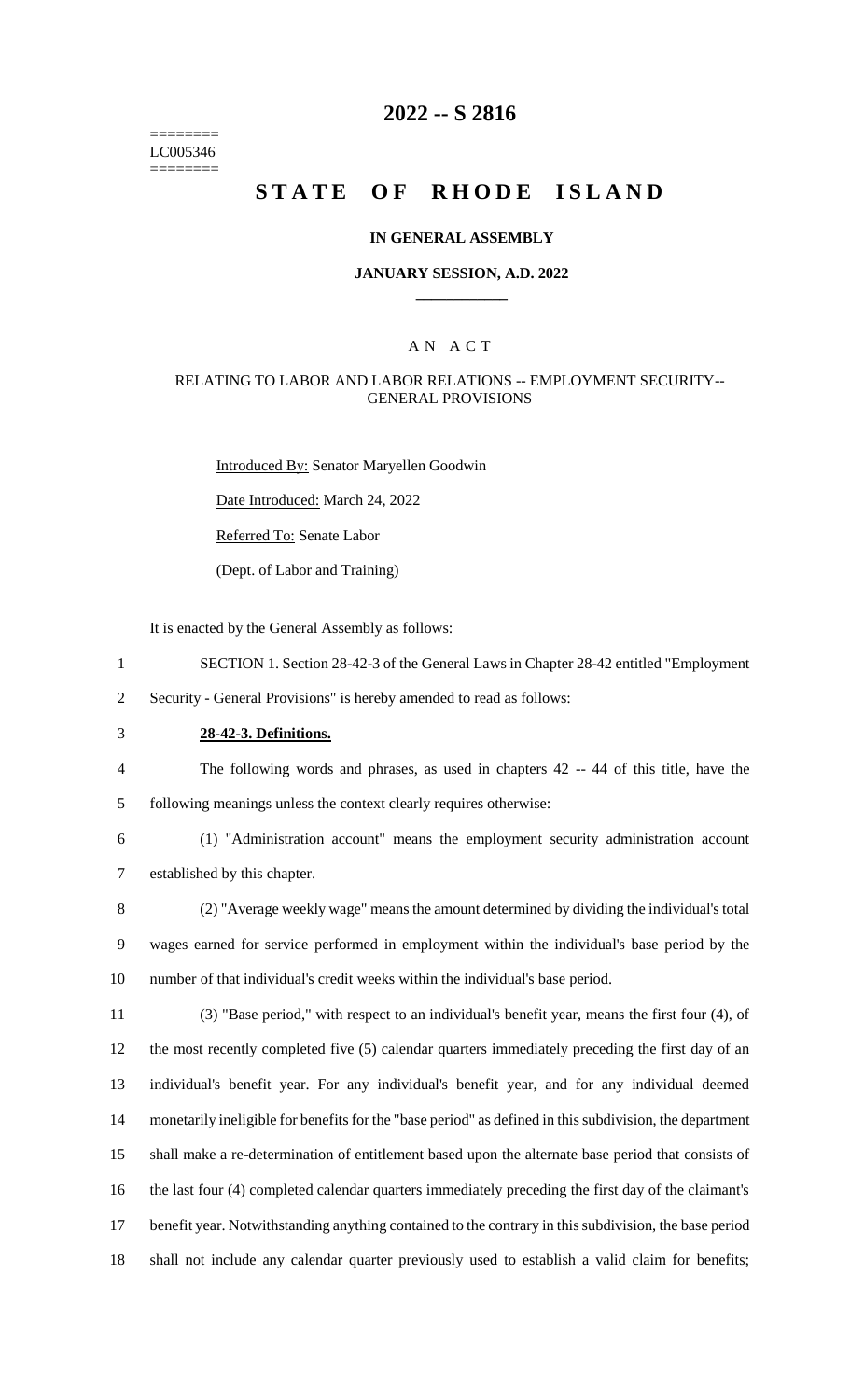provided, that notwithstanding any provision of chapters 42 -- 44 of this title to the contrary, for the benefit years beginning on or after October 4, 1992, whenever an individual who has received workers' compensation benefits is entitled to reinstatement under § 28-33-47, but the position to which reinstatement is sought does not exist or is not available, the individual's base period shall be determined as if the individual filed for benefits on the date of the injury.

 (4) "Benefit" means the money payable to an individual as compensation for the individual's wage losses due to unemployment as provided in these chapters.

 (5) "Benefit credits" means the total amount of money payable to an individual as benefits, as determined by § 28-44-9.

 (6) "Benefit rate" means the money payable to an individual as compensation, as provided in chapters 42 -- 44 of this title, for the individual's wage losses with respect to any week of total unemployment.

 (7) "Benefit year," with respect to any individual who does not already have a benefit year in effect and who files a valid claim for benefits, means fifty-two (52) consecutive calendar weeks, the first of which shall be the week containing the day as of which he or she first files a valid claim in accordance with regulations adopted as hereinafter prescribed; provided, that the benefit year shall be fifty-three (53) weeks if the filing of a new, valid claim would result in overlapping any quarter of the base period of a prior new claim previously filed by the individual. In no event shall a new benefit year begin prior to the Sunday next following the end of the old benefit year.

 (8) "Calendar quarter" means the period of three (3) consecutive calendar months ending March 31, June 30, September 30, and December 31; or the equivalent thereof, in accordance with regulations as subsequently prescribed.

 (9) "Contributions" means the money payments to the state employment security fund required by those chapters.

 (10) "Credit amount," effective July 6, 2014, means earnings by the individual in an amount equal to at least eight (8) times the individual's weekly benefit rate.

 (11) "Credit week," prior to July 1, 2012, means any week within an individual's base period in which that individual earned wages amounting to at least twenty (20) times the minimum hourly wage as defined in chapter 12 of this title for performing services in employment for one or more employers subject to chapters 42 -- 44 of this title, and for the period July 1, 2012, through July 5, 2014, means any week within an individual's base period in which that individual earned wages amounting to at least the individual's weekly benefit rate for performing services in employment for one or more employers subject to chapters 42 -- 44 of this title.

(12) "Crew leader," for the purpose of subdivision (19) of this section, means an individual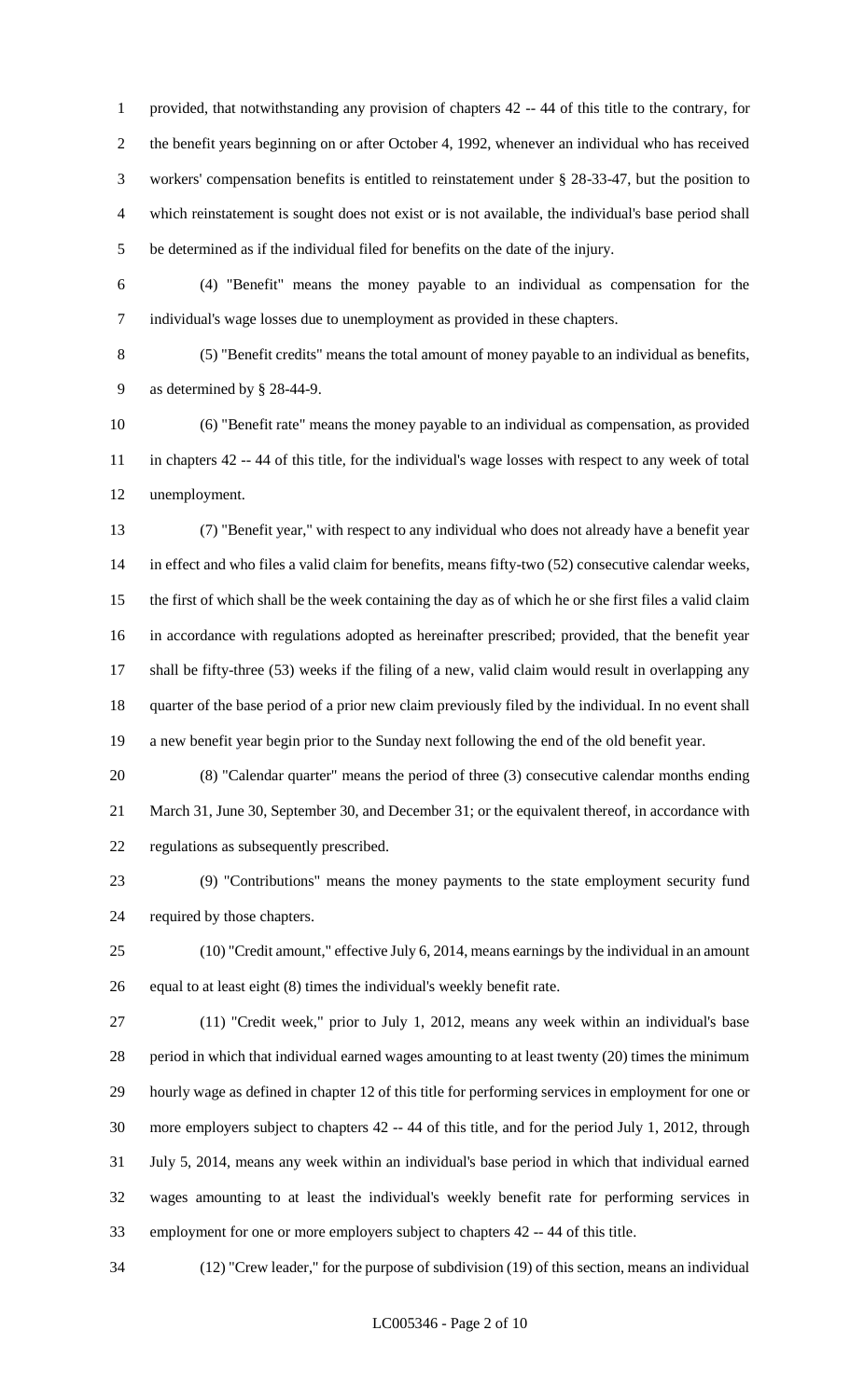who:

(i) Furnishes individuals to perform service in agricultural labor for any other person;

 (ii) Pays (either on the crew leader's own behalf or on behalf of that other person) the individuals so furnished by the crew leader for the service in agricultural labor performed by them; and

 (iii) Has not entered into a written agreement with that other person (farm operator) under which that individual (crew leader) is designated as an employee of that other person (farm operator).

 (13) "Director" means the head of the department of labor and training or the director's authorized representative.

 (14) "Domestic service employment." "Employment" includes domestic service in a private home performed for a person who paid cash remuneration of one thousand dollars (\$1,000) or more in any calendar quarter in the current calendar year, or the preceding calendar year, to individuals employed in that domestic service.

 (15) "Employee" means any person who is, or has been, employed by an employer subject to those chapters and in employment subject to those chapters.

(16) "Employer" means:

(i) Any employing unit that was an employer as of December 31, 1955;

 (ii) Any employing unit that for some portion of a day on and after January 1, 1956, has, or had, in employment, within any calendar year, one or more individuals; except, however, for "domestic service employment," as defined in subdivision (14) of this section;

 (iii) For the effective period of its election pursuant to § 28-42-12, any other employing unit that has elected to become subject to chapters 42 -- 44 of this title; or

 (iv) Any employing unit not an employer by reason of any other paragraph of this subdivision for which, within either the current or preceding calendar year, service is, or was, performed with respect to which that employing unit is liable for any federal tax against which credit may be taken for contributions required to be paid into this state's employment security fund; or which, as a condition for approval of chapters 42 -- 44 of this title for full tax credit against the tax imposed by the Federal Unemployment Tax Act, 26 U.S.C. § 3301 et seq., is required, pursuant to that act, to be an "employer" under chapters 42 -- 44 of this title.

 (17) "Employing unit" means any person, partnership, association, trust, estate, or corporation, whether domestic or foreign, or its legal representative, trustee in bankruptcy, receiver, or trustee, or the legal representative of a deceased person, that has, or had, in the unit's employ, one or more individuals. For the purposes of subdivision (14) of this section, a private home shall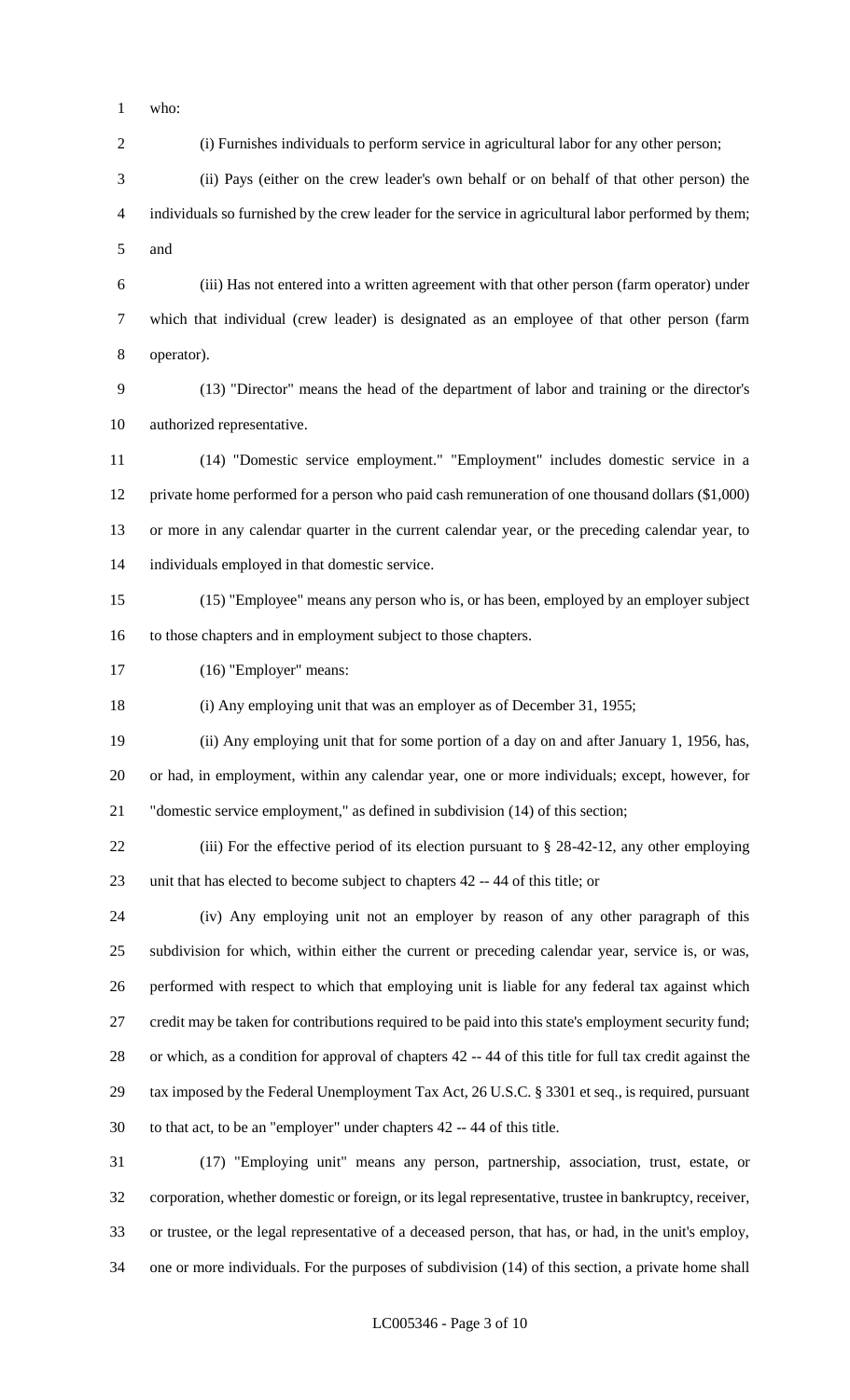be considered an employing unit only if the person for whom the domestic service was performed paid cash remuneration of one thousand dollars (\$1,000) or more in any calendar quarter in the current calendar year, or the preceding calendar year, to individuals employed in that domestic service in that private home.

 (18)(i) "Employment," subject to §§ 28-42-4 -- 28-42-10, means service, including service in interstate commerce, performed for wages, or under any contract of hire, written or oral, express or implied; provided, that service performed shall also be deemed to constitute employment for all the purposes of chapters 42 -- 44 of this title if performed by an individual in the employ of a nonprofit organization as described in subdivision (25) of this section, except as provided in § 28- 42-8(7).

 (ii) Notwithstanding any other provisions of this section, "Employment" also means service with respect to which a tax is required to be paid under any federal law imposing a tax against which credit may be taken for contributions required to be paid into this state's employment security fund or which, as a condition for full tax credit against the tax imposed by the Federal Unemployment Tax Act, is required to be covered under chapters 42 -- 44 of this title.

 (iii) Employment not to include owners. Employment does not include services performed by sole proprietors (owners), partners in a partnership, limited liability company -- single member filing as a sole proprietor with the IRS, or members of a limited liability company filing as a partnership with the IRS.

(19) "Employment -- Crew leader." For the purposes of subdivision (12) of this section:

(i) Any individual who is a member of a crew furnished by a crew leader to perform service

in agricultural labor for any other person shall be treated as an employee of that crew leader if:

 (A) That crew leader holds a valid certificate of registration under the Migrant and Seasonal Agricultural Worker Protection Act, 29 U.S.C. § 1801 et seq., or substantially all members of that crew operate or maintain tractors, mechanized harvesting, or crop-dusting equipment, or any other mechanized equipment that is provided by that crew leader; and

 (ii) That individual is not an employee of the other person within the meaning of subdivision (15) of this section; and

 (iii) In the case of any individual who is furnished by a crew leader to perform service in agricultural labor for any other person and who is not treated as an employee of that crew leader:

 (A) That other person, and not the crew leader, shall be treated as the employer of that individual; and

 (B) That other person shall be treated as having paid cash remuneration to that individual in an amount equal to the amount of cash remuneration paid to that individual by the crew leader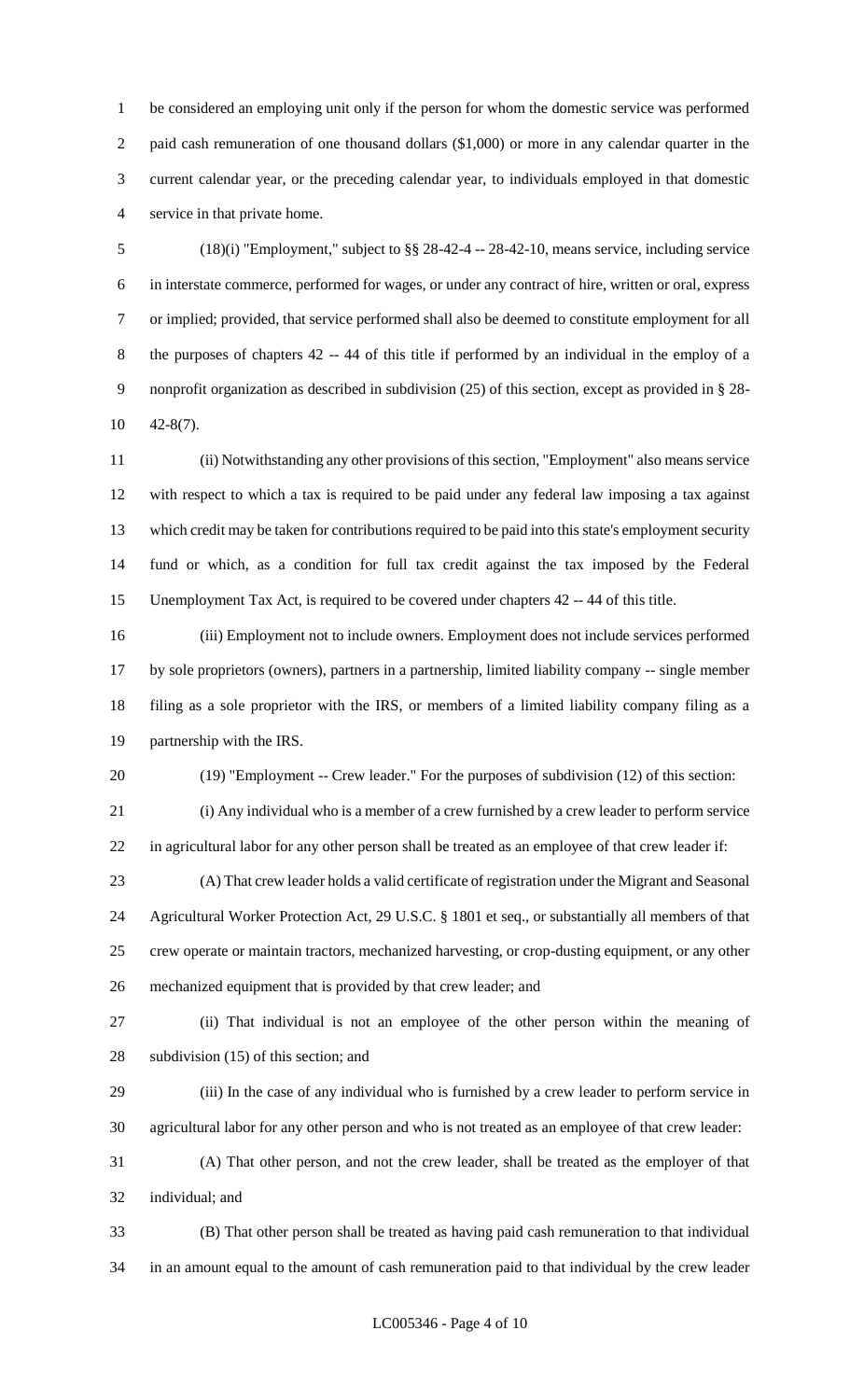| $\mathbf{1}$   | (either on the crew leader's own behalf or on behalf of that other person) for the service in         |
|----------------|-------------------------------------------------------------------------------------------------------|
| $\overline{2}$ | agricultural labor performed for that other person.                                                   |
| 3              | (20) "Employment office" means a free, public-employment office, or its branch, operated              |
| 4              | by the director or by this state as part of a system of free, public-employment offices, or any other |
| 5              | agency that the director may designate with the approval of the Social Security Administration.       |
| 6              | (21) "Fund" means the employment security fund established by this chapter.                           |
| $\tau$         | (22) "Governmental entity" means state and local governments in this state and includes               |
| 8              | the following:                                                                                        |
| 9              | (i) The state of Rhode Island or any of its instrumentalities, or any political subdivision of        |
| 10             | the state, or any of its instrumentalities;                                                           |
| 11             | (ii) Any instrumentality of more than one of these entities; or                                       |
| 12             | (iii) Any instrumentality of any of these entities and one or more other states or political          |
| 13             | subdivisions.                                                                                         |
| 14             | (23) "Hospital" means an institution that has been licensed, certified, or approved by the            |
| 15             | department of health as a hospital.                                                                   |
| 16             | $(24)(i)$ "Institution of higher education" means an educational institution in this state that:      |
| 17             | (A) Admits, as regular students, only individuals having a certificate of graduation from a           |
| 18             | high school, or the recognized equivalent of such certificate;                                        |
| 19             | (B) Is legally authorized within this state to provide a program of education beyond high             |
| 20             | school;                                                                                               |
| 21             | (C) Provides:                                                                                         |
| 22             | (I) An educational program for which it awards a bachelor's or higher degree, or a program            |
| 23             | that is acceptable for full credit toward such a degree;                                              |
| 24             | (II) A program of post-graduate or post-doctoral studies; or                                          |
| 25             | (III) A program of training to prepare students for gainful employment in a recognized                |
| 26             | occupation; and                                                                                       |
| 27             | (D) Is a public or other nonprofit institution.                                                       |
| 28             | (ii) Notwithstanding any of the preceding provisions of this subdivision, all colleges and            |
| 29             | universities in this state are institutions of higher education for purposes of this section.         |
| 30             | (25) "Nonprofit organization" means an organization, or group of organizations, as defined            |
| 31             | in 26 U.S.C. $\S$ 501(c)(3), that is exempt from income tax under 26 U.S.C. $\S$ 501(a).              |
| 32             | (26)(i) "Partial unemployment." An employee shall be deemed partially unemployed in any               |
| 33             | week of less than full-time work if the employee fails to earn in wages for that week an amount       |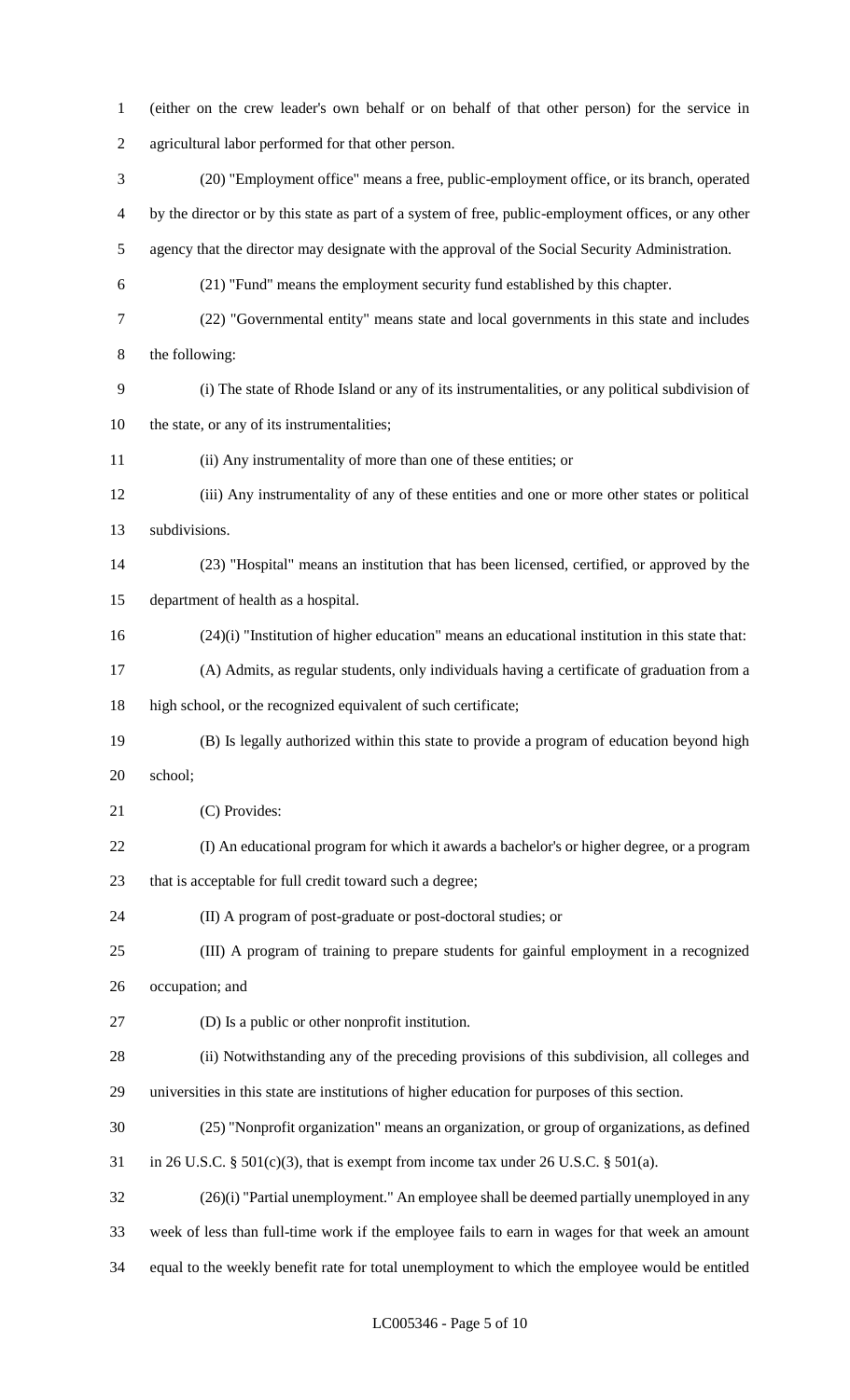if totally unemployed and eligible. For weeks beginning on or after May 23, 2021, through June 2 30, 2022 2023, an employee shall be deemed partially unemployed in any week of less than full- time work if the employee fails to earn wages for that week in an amount equal to or greater than one hundred and fifty percent (150%) of the weekly benefit rate for total unemployment to which the employee would be entitled if totally unemployed and eligible.

 (ii) For the purposes of this subdivision and subdivision (28) of this section, "wages" includes only that part of remuneration for any work that is in excess of one-fifth (1/5) of the weekly benefit rate for total unemployment, rounded to the next lower multiple of one dollar (\$1.00), to which the individual would be entitled if totally unemployed and eligible in any one week, and "services" includes only that part of any work for which remuneration in excess of one-fifth (1/5) of the weekly benefit rate for total unemployment, rounded to the next lower multiple of one dollar (\$1.00), to which the individual would be entitled if totally unemployed and eligible in any one week is payable; provided, that nothing contained in this paragraph shall permit any individual to whom remuneration is payable for any work performed in any week in an amount equal to or greater than his or her weekly benefit rate to receive benefits under this subdivision for that week.

 (iii) Notwithstanding the foregoing, for weeks ending on or after May 23, 2021, through June 30, 2022, "wages" includes only that part of remuneration for any work that is in excess of fifty percent (50%) of the weekly benefit rate for total unemployment, rounded to the next lower multiple of one dollar (\$1.00), to which the individual would be entitled if totally unemployed and eligible in any one week, and "services" includes only that part of any work for which remuneration in excess of fifty percent (50%) of the weekly benefit rate for total unemployment, rounded to the next lower multiple of one dollar (\$1.00), to which the individual would be entitled if totally unemployed and eligible in any one week is payable. Provided, that, during the period defined in this subdivision, nothing contained in this subdivision shall permit any individual to whom remuneration is payable for any work performed in any week in an amount equal to or greater than one hundred fifty percent (150%) of their weekly benefit rate to receive benefits under this subdivision for that week.

 (iv) Notwithstanding anything contained to the contrary in this subdivision, "services," as used in this subdivision and in subdivision (28) of this section, does not include services rendered by an individual under the exclusive supervision of any agency of this state, or any of its political subdivisions, by which the services are required solely for the purpose of affording relief, support, or assistance to needy individuals performing those services, or services performed by members of the national guard and organized reserves in carrying out their duties in weekly drills as members of those organizations. "Wages," as used in this subdivision and in subdivision (28) of this section,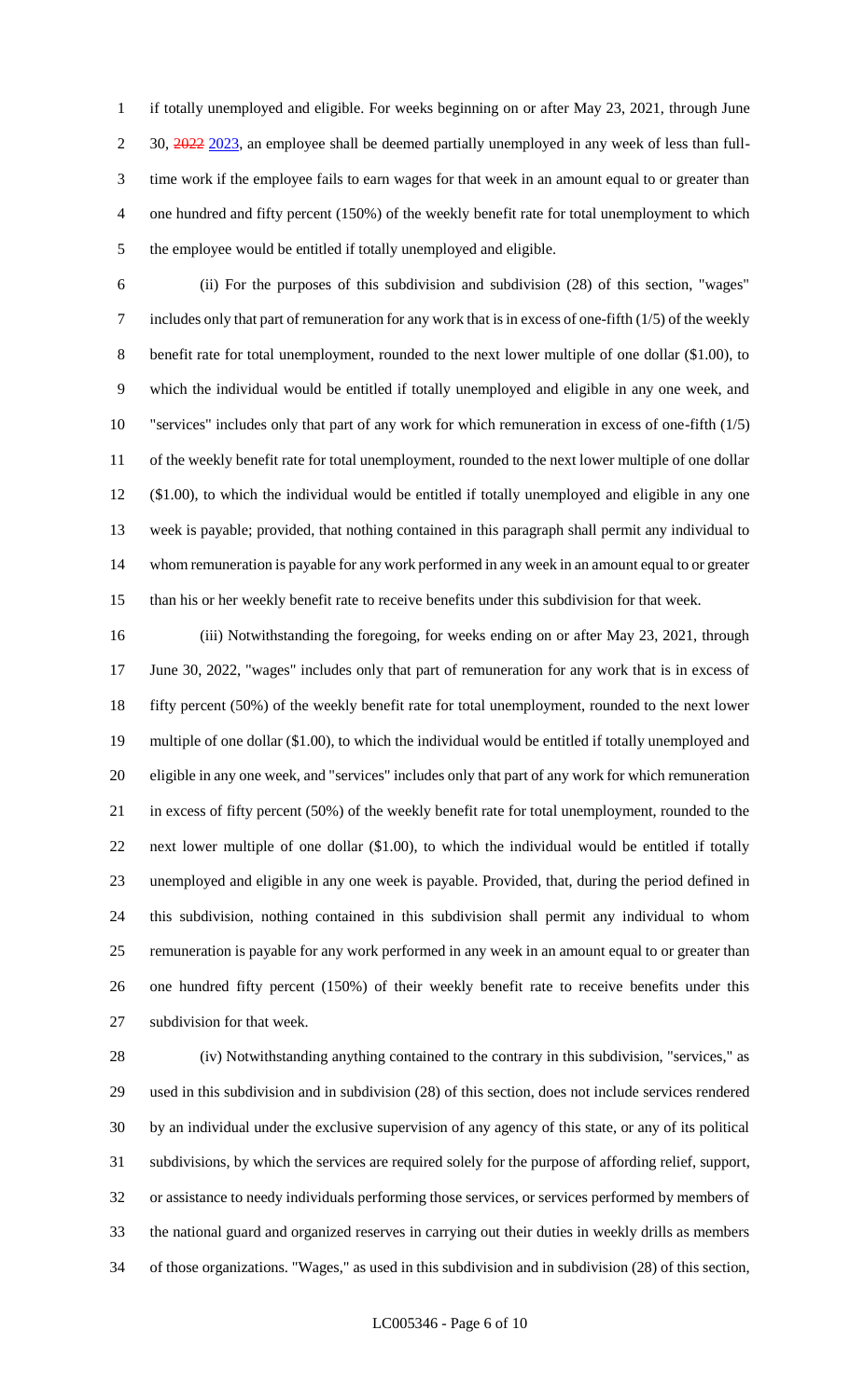does not include either remuneration received by needy individuals for rendering the aforementioned services when that remuneration is paid exclusively from funds made available for that purpose out of taxes collected by this state or any of its political subdivisions, or remuneration received from the federal government by members of the national guard and organized reserves, as drill pay, including longevity pay and allowances.

 (27) "Payroll" means the total amount of all wages paid by the employer to the employer's employees for employment.

 (28) "Total unemployment." An individual shall be deemed totally unemployed in any week in which the individual performs no services (as used in subdivision (26) of this section) and for which the individual earns no wages (as used in subdivision (26) of this section), and in which the individual cannot reasonably return to any self-employment in which the individual has customarily been engaged.

 (29) "Wages" means all remuneration paid for personal services on or after January 1, 1940, including commissions and bonuses and the cash value of all remuneration paid in any medium other than cash, and all other remuneration that is subject to a tax under a federal law imposing a tax against which credit may be taken for contributions required to be paid into a state unemployment fund. Gratuities customarily received by an individual in the course of the individual's employment from persons other than the individual's employing unit shall be treated as wages paid by the individual's employing unit. The reasonable cash value of remuneration paid in any medium other than cash, and the reasonable amount of gratuities, shall be estimated and determined in accordance with rules prescribed by the director; except that for the purpose of this subdivision and of §§ 28-43-1 -- 28-43-14, this term does not include:

 (i) That part of remuneration that is paid by an employer to an individual with respect to employment during any calendar year, after remuneration equal to the amount of the taxable wage base as determined in accordance with § 28-43-7 has been paid during that calendar year by the employer or the employer's predecessor to that individual; provided, that if the definition of "wages" as contained in the Federal Unemployment Tax Act is amended to include remuneration in excess of the taxable wage base for that employment, then, for the purposes of §§ 28-43-1 -- 28- 43-14, "wages" includes the remuneration as previously set forth, up to an amount equal to the dollar limitation specified in the federal act. For the purposes of this subdivision, "employment" includes services constituting employment under any employment security law of another state or of the federal government;

 (ii) The amount of any payment made to, or on behalf of, an employee under a plan or system established by an employer that makes provision for employees generally, or for a class or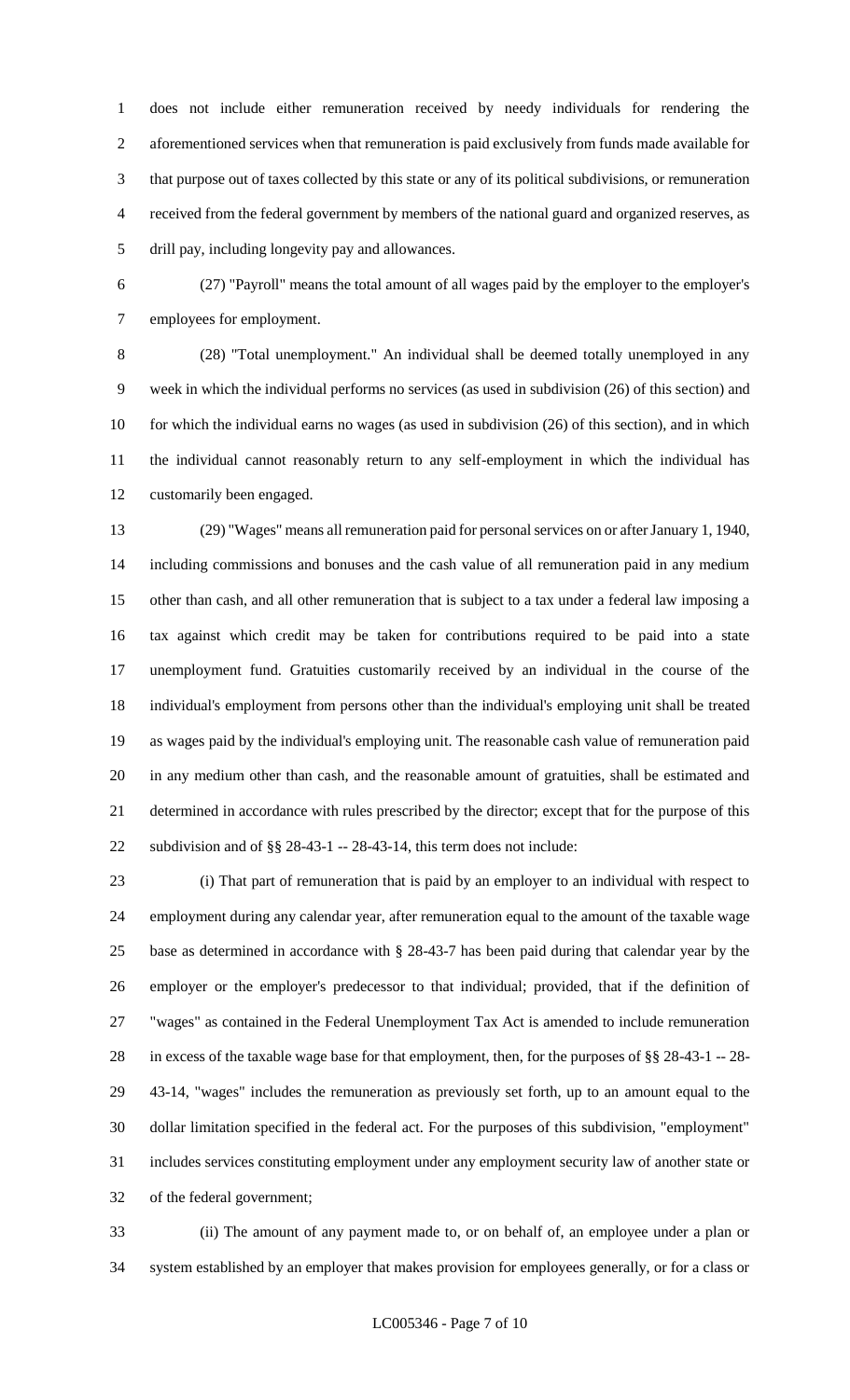classes of employees (including any amount paid by an employer or an employee for insurance or annuities, or into a fund, to provide for any such payment), on account of: (A) Retirement; (B) Sickness or accident disability; (C) Medical and hospitalization expenses in connection with sickness or accident disability; or (D) Death; provided, that the employee has not the: (I) Option to receive, instead of provision for that death benefit, any part of that payment or, if that death benefit is insured, any part of the premiums (or contributions to premiums) paid by the individual's employer; and (II) Right, under the provisions of the plan or system or policy of insurance providing for that death benefit, to assign that benefit, or to receive a cash consideration in lieu of that benefit either upon the employee's withdrawal from the plan or system providing for that benefit or upon termination of the plan or system or policy of insurance, or of the individual's employment with that employer; (E) The payment by an employer (without deduction from the remuneration of the employee) of: (I) The tax imposed upon an employee under 26 U.S.C. § 3101; or (II) Any payment required from an employee under chapters 42 -- 44 of this title; (iii) Any amount paid by an employee, or an amount paid by an employer, under a benefit plan organized under the Internal Revenue Code [26 U.S.C. § 125]. (30) "Week" means the seven-day (7) calendar week beginning on Sunday at 12:01 A.M. and ending on Saturday at 12:00 A.M. midnight. SECTION 2. Section 28-44-7 of the General Laws in Chapter 28-44 entitled "Employment Security - Benefits" is hereby amended to read as follows: **28-44-7. Partial unemployment benefits.** For weeks beginning on or after July 1, 1983, an individual partially unemployed and eligible in any week shall be paid sufficient benefits with respect to that week, so that the individual's week's wages, rounded to the next higher multiple of one dollar (\$1.00), as defined in § 28-42-3(26), and the individual's benefits combined will equal in amount the weekly benefit rate to which the individual would be entitled if totally unemployed in that week. For weeks beginning on or after May 23, 2021, through June 30, 2022 2023, an individual partially unemployed and eligible in any week shall be paid benefits in an amount equal to the weekly benefit rate to which

the individual would be entitled if totally unemployed in that week less any wages earned in that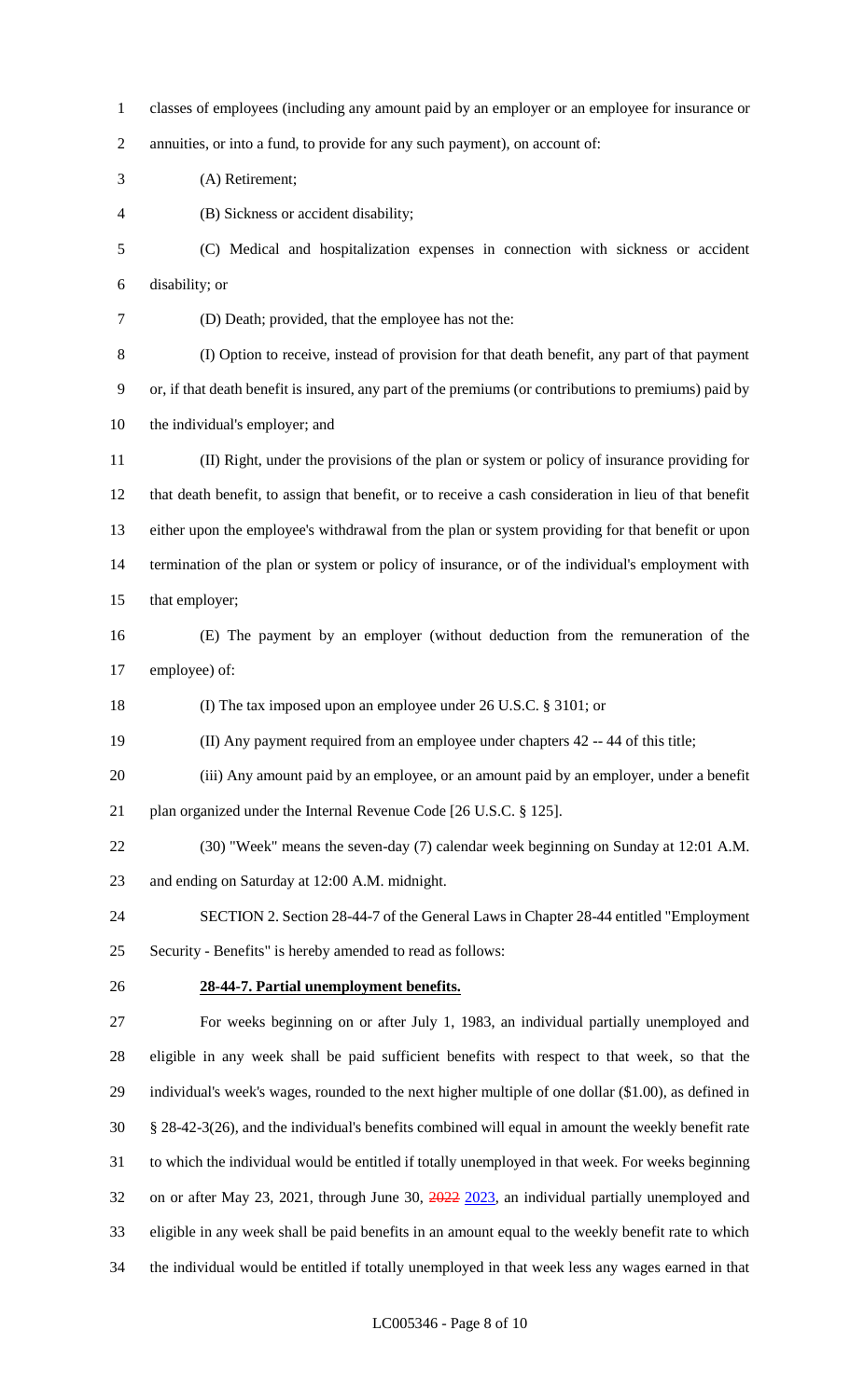- 1 week, as defined in § 28-42-3(26), and the individual's benefits combined may not exceed in
- 2 amount one hundred and fifty percent (150%) of the individual's weekly benefit rate.
- 3 SECTION 3. This act shall take effect upon passage.

#### $=$ LC005346 ========